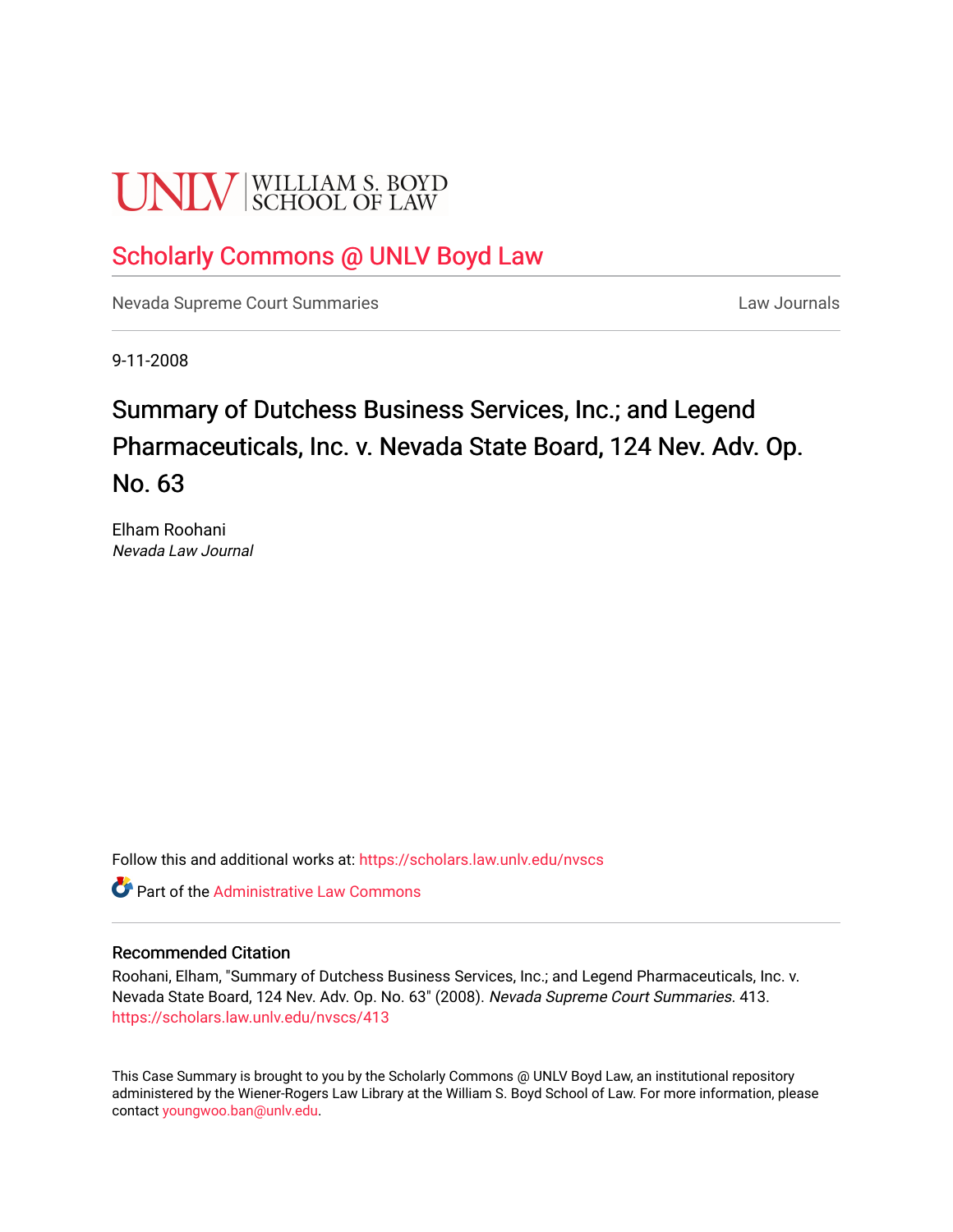# **Dutchess Business Services, Inc.; and Legend Pharmaceuticals, Inc. v. Nevada State Board of Pharmacy, 124 Nev. Adv. Op. No. 63 (Sept. 11, 2008)1**

#### **Administrative Law – Agencies**

#### **Summary**

Appeal from a district Court order denying review of a Nevada State Board of Pharmacy Decision to revoke wholesaler licenses and impose fines.

#### Disposition/Outcome

Affirmed in part and reversed the district Court's denial of petition for judicial review. Remanded with instructions to remand to the Nevada State Board of Pharmacy to reconsider and reevaluate fines.

#### Factual and Procedural History

The Nevada State Board of Pharmacy [hereinafter "Board"] licensed Petitioners as pharmaceutical wholesalers. Petitioners purchased pharmaceuticals and resold them to other wholesalers and pharmacies. A three-year period of Petitioners' business dealings with questionable entities formed the basis of an investigation by the Board. In August 2003, the Board filed a Notice of Intended Action and Investigation against the two companies. The accusation alleged that Petitioners: (1) bought and sold adulterated and misbranded prescription drugs; (2) failed to make, maintain, and provide accurate pedigrees; (3) failed to make, keep, and provide accurate records of purchases; and (4) purchased drugs from unlicensed distributors.

Dutchess, and then Legend as its successor company, bought and resold three drugs in question: Lupron, Zoladex, and Serostim. Dutchess bought the three drugs from four wholesalers: Crystal Coast, Genendo, Xenigen, and Rekcus. Legend bought Lupron from Rekcus. Although Crystal Coast was not an authorized distributor of Serostim, it represented itself as such to Dutchess. Part of the shipment received from Crystal Coast contained counterfeit Serostim. Although Dutchess was notified of the counterfeit Serostim, Dutchess never investigated or discovered the questionable distributor status of Crystal Coast. The remaining three distributors also falsely represented their distributor status to Petitioners.

Dutchess failed to keep accurate records for drug pedigrees.<sup>2</sup> In certain instances, Dutchess kept two sets of pedigrees, one that listed original seller and distributor, and the second a chain of wholesalers who handled the drug in question. In other instances, no records were kept except to note that Dutchess was an authorized distributor.

Petitioners provided only limited shipping records. One record in question showed that some business conducted with Crystal Coast received shipments from Overseas International, an unlicensed wholesaler in Florida. Only three of 29 records were actually shipped from Crystal

<sup>1</sup> By Elham Roohani

<sup>&</sup>lt;sup>2</sup> A drug pedigree is a statement of origin that identifies each prior sale, purchase, or trade of a drug, including the date of those transactions and the names and addresses of all parties to them.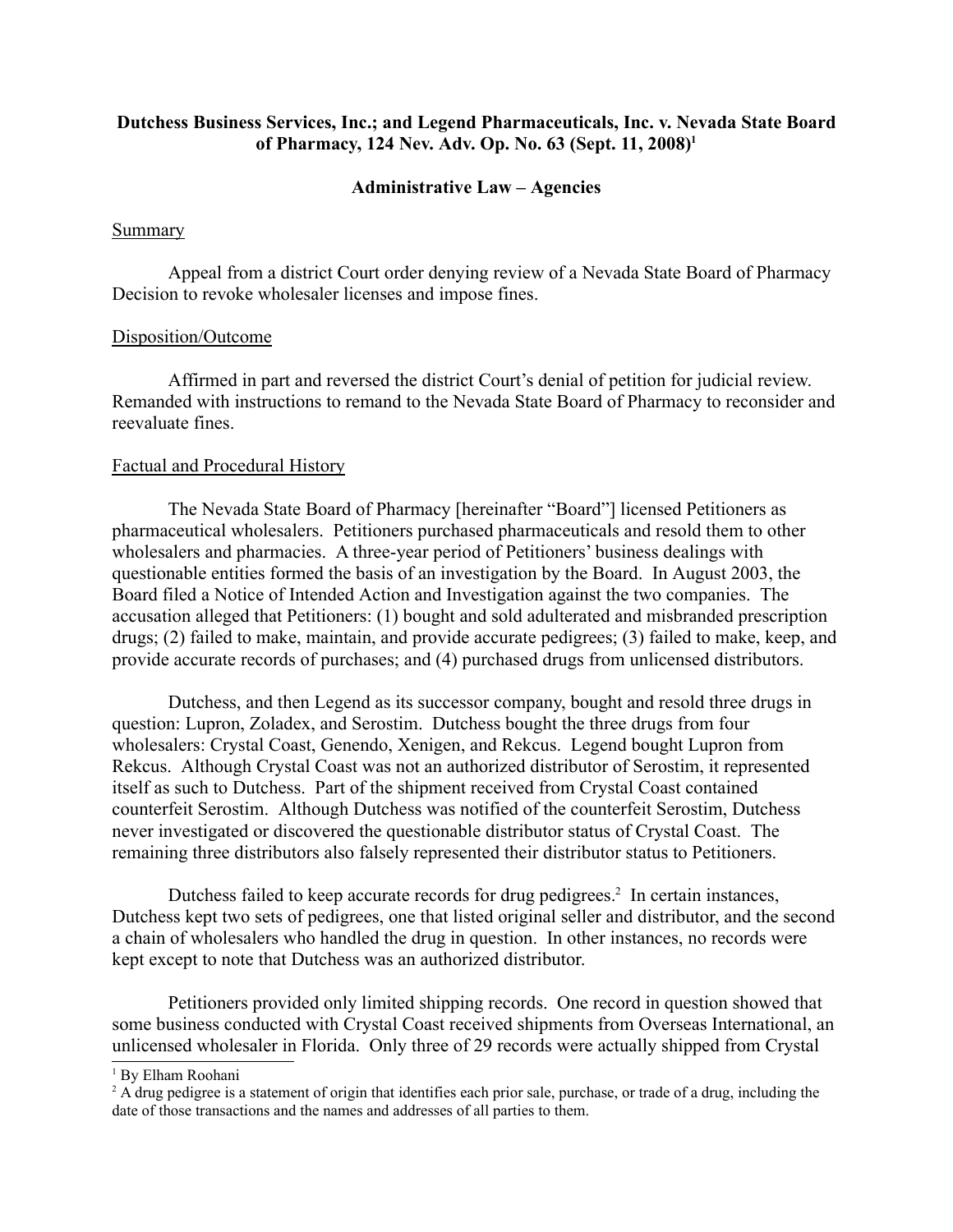Coast while the remainder was unaccounted for. Lastly, Dutchess maintained a relationship with TAP<sup>3</sup> in an attempt to resell Lupron to other wholesalers without having to provide a pedigree.

After a five-day hearing, the Board unanimously held that Petitioners were guilty of 11 violations of Nevada pharmacy law, and fined the companies. Petitioners petitioned for judicial review, which was denied by the district Court but remanded for the Board to reconsider the amount of fines imposed. On remand, the Board reduced the fines. Petitioners now appeal the district Court's denial of their petition for judicial review.

#### Discussion

Petitioners argue the Board: (1) lacked jurisdiction to discipline them, (2) improperly joined them as defendants causing undue prejudice, (3) deprived them of their due process rights, (4) applied incorrect legal standards and misinterpreted ruling statutes and regulations, (5) acted arbitrarily and capriciously, and (6) impermissibly pierced corporate veils.

#### *Jurisdiction*

Petitioners argue because transactions occurred outside of Nevada, the Board lacked jurisdiction to discipline them. Under NRS  $639.210<sup>4</sup>$ , the Board has jurisdiction to discipline Nevada license holders. The Court held that the statutes are plain and unambiguous and as nothing in the statute limits the Board's review to conduct occurring in Nevada, the Board had jurisdiction to discipline and impose penalties on Petitioners.

#### *Joinder*

Petitioners argue they were wrongfully joined during the Board hearing because they did not participate in the same transactions that make up the offenses. The Court acknowledged the lack of controlling law in Nevada, noting specifically that NRCP 19<sup>5</sup> and NRCP 20<sup>6</sup> are nonbinding on adjudicatory proceedings of state agencies, unless expressly adopted by the agency.<sup>7</sup> The Court held that despite this state of the law, the Board was within its discretion to join Petitioners. Basing its decision on evidence presented, the Court reasoned that because Legend acquired Dutchess in a stock purchase, both companies conducted business at the same facilities, and Legend continued business with Rekcus after Dutchess discontinued operation, the Board did not abuse its discretion. Additionally, Petitioners failed to establish that either suffered undue prejudice, and as such, the Court held that they did in fact not suffer undue prejudice.

#### *Due Process*

5 Mandatory joinder of parties

<sup>&</sup>lt;sup>3</sup> An authorized dealer.

<sup>4</sup> In relevant part, NEV. REV. STAT. § 639.210(4) provides the Board with authority to discipline a license holder "guilty of unprofessional conduct or conduct contrary to the public interest." In addition, NEV. REV. STAT. 639.210(12) provides the same for any license holder who "has violated, attempted to violate, assisted or abetted in the violation of or conspired to violate any of the provisions of this chapter."

<sup>6</sup> Permissive joinder of parties

<sup>7</sup> Yoder v. Ohio State Bd. Of Education, 531 N.E.2d 769,770.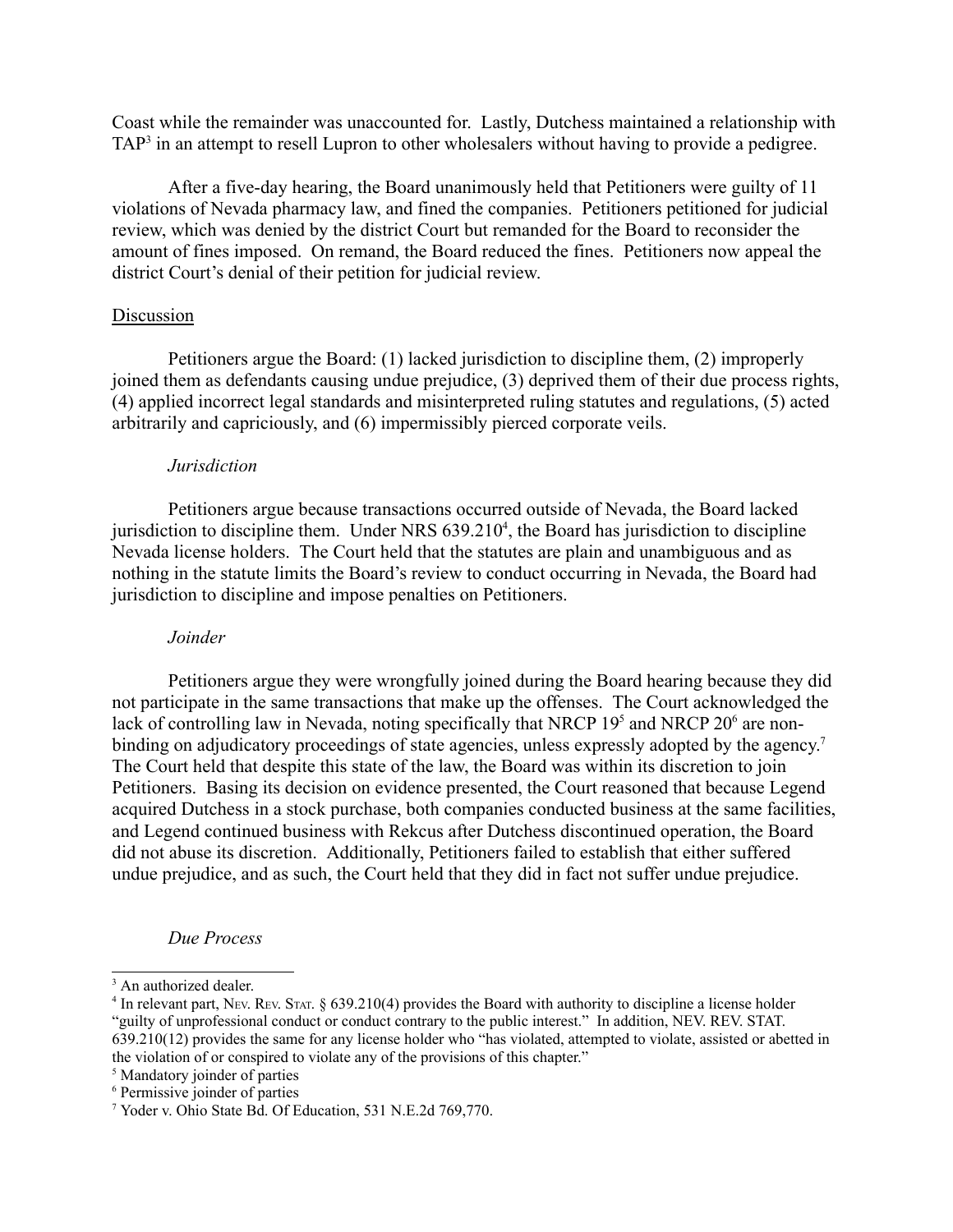Petitioners argue the Board violated their due process rights in three ways: (1) failing to provide adequate notice of charges; (2) finding them guilty of charges not in the accusation; and (3) denying them pre-hearing discovery.

# *1. Notice of charges*

Administrative bodies must follow their own established guidelines and under NRS 639.2418 , and initiate an administrative hearing process by filing an accusation against the licensee. The accusation must set forth all charges, acts, or omissions, so that the respondent/licensee may be able to form a defense.<sup>9</sup> The Court held that NRS 639.241 comports with due process, and because Petitioners received the Board's accusation, fully stating the factual bases of the charges against them, due process was not violated.

# *2. Adjudication of charges in the accusation*

The opportunity to form a defense defines due process.<sup>10</sup> Petitioners argue that because the accusation failed to charge Dutchess with providing inaccurate pedigrees, instead of falsely representing itself as an authorized dealer, Dutchess was not on notice and was unable to form a defense. The Court held this argument was without merit because the language in the accusation clearly and unambiguously<sup>11</sup> notified Dutchess it was charged with not providing accurate pedigrees, and Dutchess was found guilty of this charge.

# *3. Pre-hearing discovery*

Petitioners argue that they should have been allowed to conduct pre-hearing discovery and the Board been required to produce a witness list. The Court adopted standards from other jurisdictions holding there is no constitutional right, federal or otherwise, allowing pre-hearing discovery in administrative proceedings that would require disclosure of witnesses.<sup>12</sup> Furthermore, Nevada Rules of Civil Procedure do not apply to administrative hearings,<sup>13</sup> and no discovery provisions are contained in Nevada's Administrative Procedure Act. Therefore, as the Board does not have any established rules for discovery, it is within its discretion to decline to allow it. $14$ 

#### *Conclusions of Law*

 $8$  Nev. Rev. Stat.  $§$  639.241(1).

<sup>9</sup> NEV. REV. STAT.. § 639.241(2).

 $10$  Nevada St. Apprenticeship v. Joint Appren., 94 Nev. 763, 765 (1978).

<sup>&</sup>lt;sup>11</sup> Specifically, the language in question states "[i]n making and providing pedigrees to wholesalers for sales of Lupron that made and perpetuated the false representation that Dutchess was the authorized distributor for the Lupron. . . violat[ing] . . . Nev. ADMIN. CODE § 639.603. . ."<br><sup>12</sup> *See* Kelly v. U.S. E.P.A., 203 F.3d 519, 523 (7th Cir. 2000); Cimarusti v. Superior Court, 94 Cal. Rptr. 2d 336, 342

<sup>(</sup>Ct. App. 2000); McClelland v. Andrus, 606 F.2d 1278, 1285 (D.C. Cir. 1979).

<sup>&</sup>lt;sup>13</sup> See Nev. RULES CIV. PROC. 1.

<sup>14</sup> *See* NEV. REV. STAT. § 233.B040(1).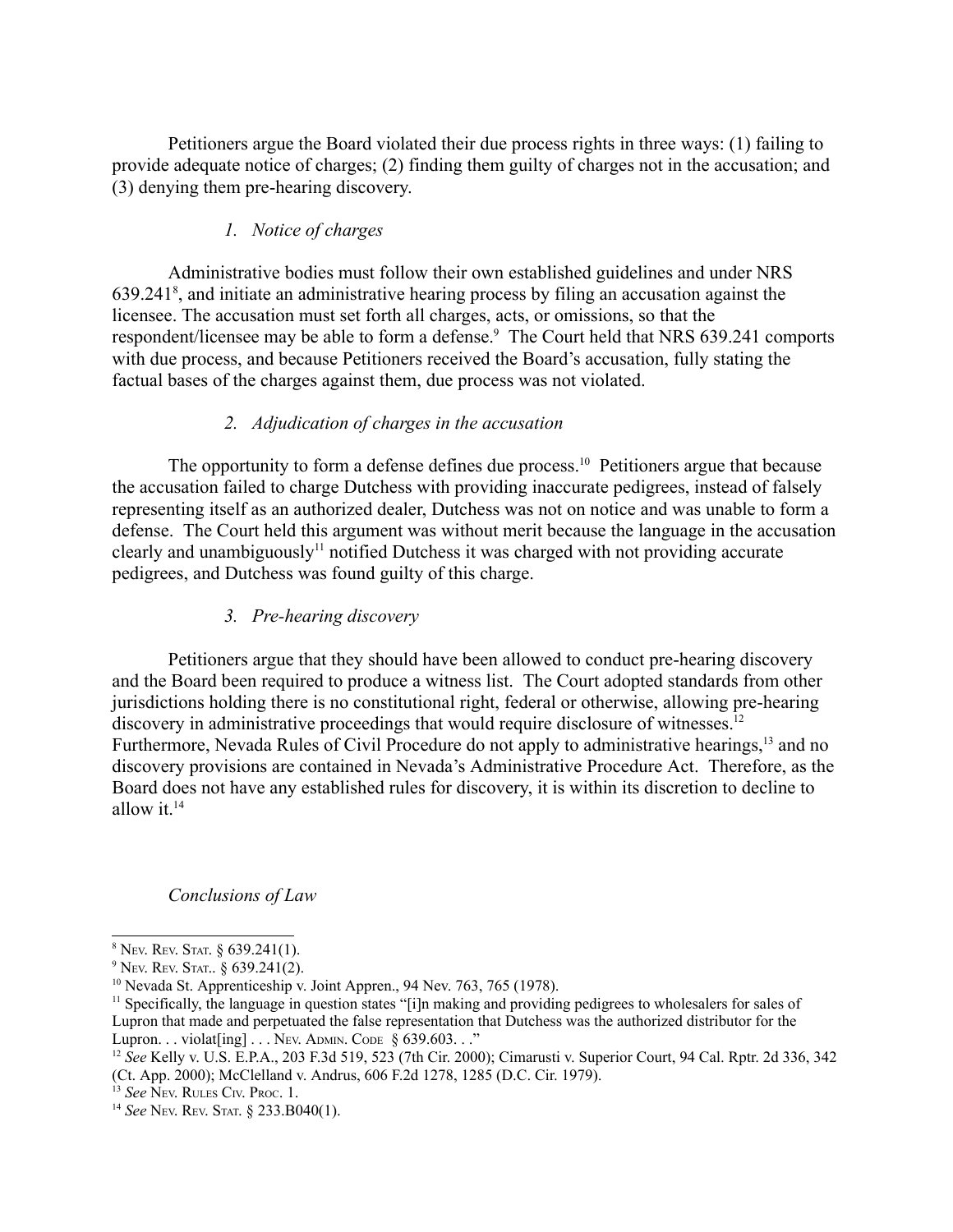Petitioners argue that the Board reached several conclusions of law by misinterpreting Nevada regulations and applying incorrect legal standards.

# *1. Strict Liability*

First, Petitioners argue the administrative hearing was a quasi-criminal proceeding, and therefore, requirements for imposing criminal liability should apply. The Court rejected Petitioners arguments as baseless and held that the Board was not alleging criminal violations, did not need to apply criminal standards, and used the proper standard to adjudicate Petitioners violations. Then, as a matter of first impression, the Court held NRS  $585.520(1)^{15}$  does not contain a knowledge requirement under the plain meaning of the statute. The Court declined to impose a knowledge requirement and held the legislature intended NRS 585.520(1) to be a strict liability statute. Further, the burden of proof would have been on Petitioners to show otherwise.16 In support of their decision, the Court cited to *United States v. Dotterwich*, 17 and the statute's federal counterpart,<sup>18</sup> holding that section 331 contains no knowledge requirement.

# *2. "Knew or reasonably should have known"*

Petitioners similarly argue the Board improperly applied a "knew or reasonably should have known" standard. The Court rejects this argument holding that the Board did not apply a criminal knowledge or intent standard.

# *3. Accurate pedigrees*

Petitioners argue that NAC  $639.603(1)^{19}$  exempts authorized distributor wholesalers from providing full pedigrees. The Board responds that authorized distributor wholesalers are only exempted if the wholesaler is an authorized distributor and did not purchase the drug from another wholesaler.20 The Court agreed with the Board and rejected Petitioners argument that subsections (a) and (b) were distinct exceptions. Petitioners' argument cited to a similar federal statute<sup>21</sup> however the Court noted the language of that federal statute was distinctly different from the Nevada statute which clearly indicated an intent to deviate from the federal counterpart.

# *4. Accepting drugs from unlicensed company*

<sup>20</sup> Nev. ADMIN. CODE § 639.603(1), ("(a) Has not established an ongoing relationship with the manufacturer from whom the prescription drug was purchased; or (b) Purchased the prescription drug from another wholesaler.")  $21 \text{ U.S.C. }$ § 353(e)(1)(A)

<sup>&</sup>lt;sup>15</sup> Nev. Rev. STAT. § 585.520(1) ("The manufacture, sale or delivery, holding or offering for sale of any food, drug, device or cosmetic that is adulterated or misbranded.")

<sup>&</sup>lt;sup>16</sup> Nev. Rev. Stat. § 233.B.135(2).<br><sup>17</sup> 320 U.S. 277, 281 (1943).

<sup>&</sup>lt;sup>18</sup> Federal Food, Drug, and Cosmetic Act. 21 U.S.C. § 331(a) (2000).

<sup>&</sup>lt;sup>19</sup> In relevant part, "each wholesaler shall provide a statement of prior sales identifying each sale of a prescription drug before the prescription drug is sold to another wholesaler or to a pharmacy when supplying prescription drugs if the wholesaler."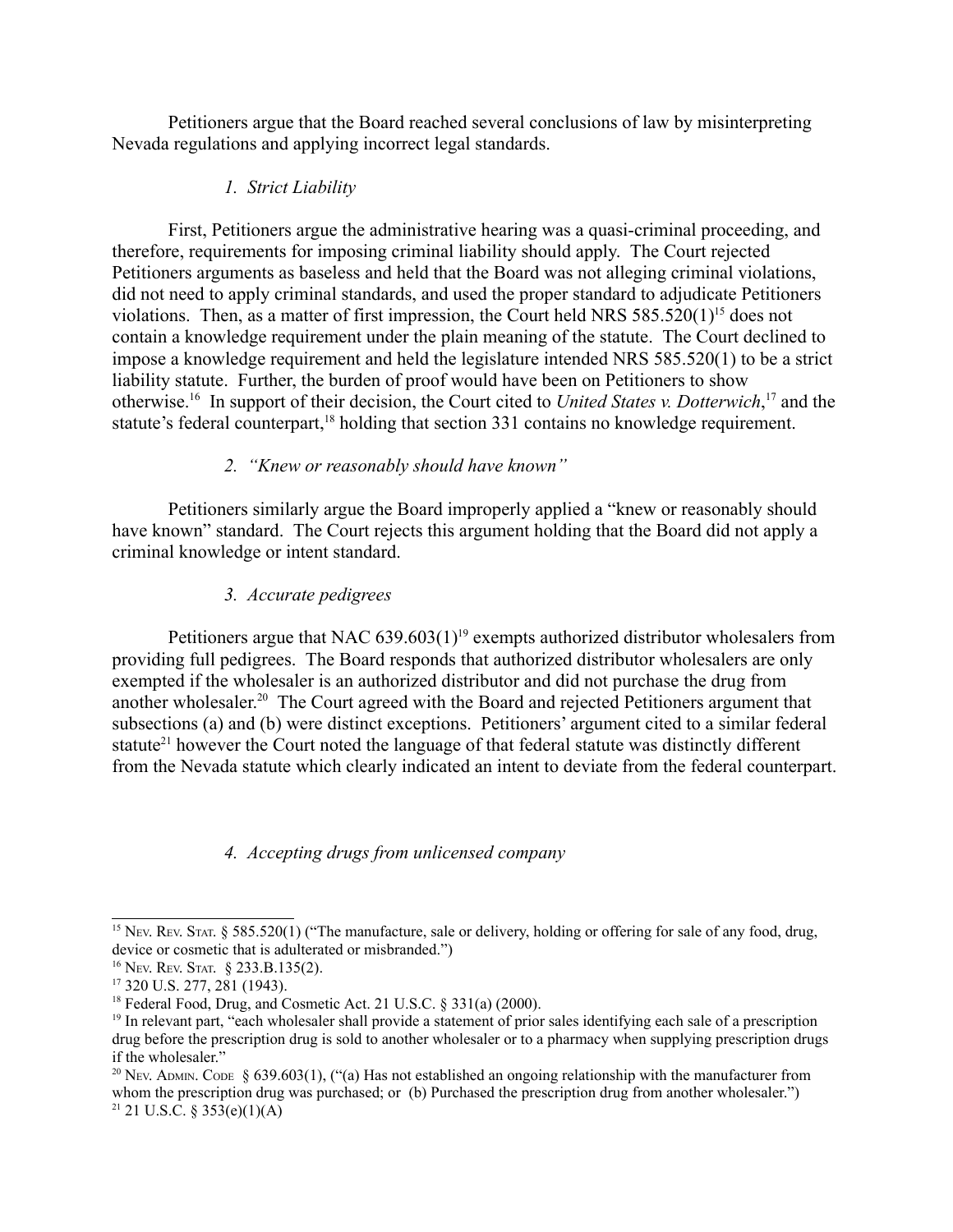Petitioners argue that the Board erred in finding them guilty of accepting drugs from an unlicensed company. They cite two reasons:  $(1)$  the statute in place at that time<sup>22</sup> did not require intermediary companies to maintain licenses; and alternately (2) even if the company in question (Overseas) was required to maintain a license, Petitioners did not buy from them because they were only the shipping company. The Court accepted this argument and remanded on this singular point for the Board to recalculate fines.

#### *5. Adequate records*

Petitioners argue that NAC 639.602 does not require records showing ship from addresses. The Court citing to the plain language<sup>23</sup> rejected the argument holding that the subsections clearly require wholesalers to keep shipping records.

#### *6. Arbitrary and capricious*

Petitioners argue that the Board acted arbitrarily and capriciously by (1) not citing to authority when imposing fines, (2) fined Legend for drugs it never handled, (3) fines were excessive given mitigating factors, and (4) the Board cited to a repealed statute to authorize imposing attorneys fees on Petitioners. Taking each argument in turn, the Court first held that because each fine was below \$10,000 as mentioned in the statute, the Board was under no obligation to cite to authority and its actions were not arbitrary and capricious. Second, the Court cited to evidence that the Board specifically fined Legend for only 125 of the 249 mentioned counts, and therefore it did not fine Legend for drugs it never handled. Thereby, the Board's actions were not arbitrary and capricious in this case either. Third, as the mitigating factors argument was the same presented at the administrative hearing, and the Board's decisions regarding fines are entitled to great deference, the Court refused to upset this decision and reconsider the Board's determination. Lastly, because the Board conceded erroneously citing to NRS 639.255<sup>24</sup> instead of NRS 622.400(1)(a), the Court refused to upset the correct decision based on a simple oversight. In sum, the Court held that the Board did not act arbitrarily and capriciously.

### *7. Corporate Veils*

Petitioners argue that the Board improperly pierced the corporate veil when it instructed staff to seek payment of the fines from Paul DeBree and Lance Parker, principals of the company. DeBree was president of Dutchess and manager of Legend, while Packer was Dutchess's designated representative. The Court held that the Board did not pierce corporate veils because to do so would require a separate action against DeBree and Packer. Additionally, the Board conceded that while the language in the order was a directive, carrying it out would require a separate action and further legal action.

<sup>&</sup>lt;sup>22</sup> Nev. Rev. Stat. § 639.233(1), in relevant part the 2003 version exempted wholesalers or manufacturers whose principal place of business was in another state.

<sup>&</sup>lt;sup>23</sup> Nev. ADMIN. CODE §§ 639.602(1)(c)-(f) requires "each wholesaler" to "make and maintain a record of its inventory" including "shipping record," "shipping label," and "shipping record evidencing shipment. . . from wholesaler to the purchaser or purchasing wholesaler."

<sup>24</sup> Repealed.